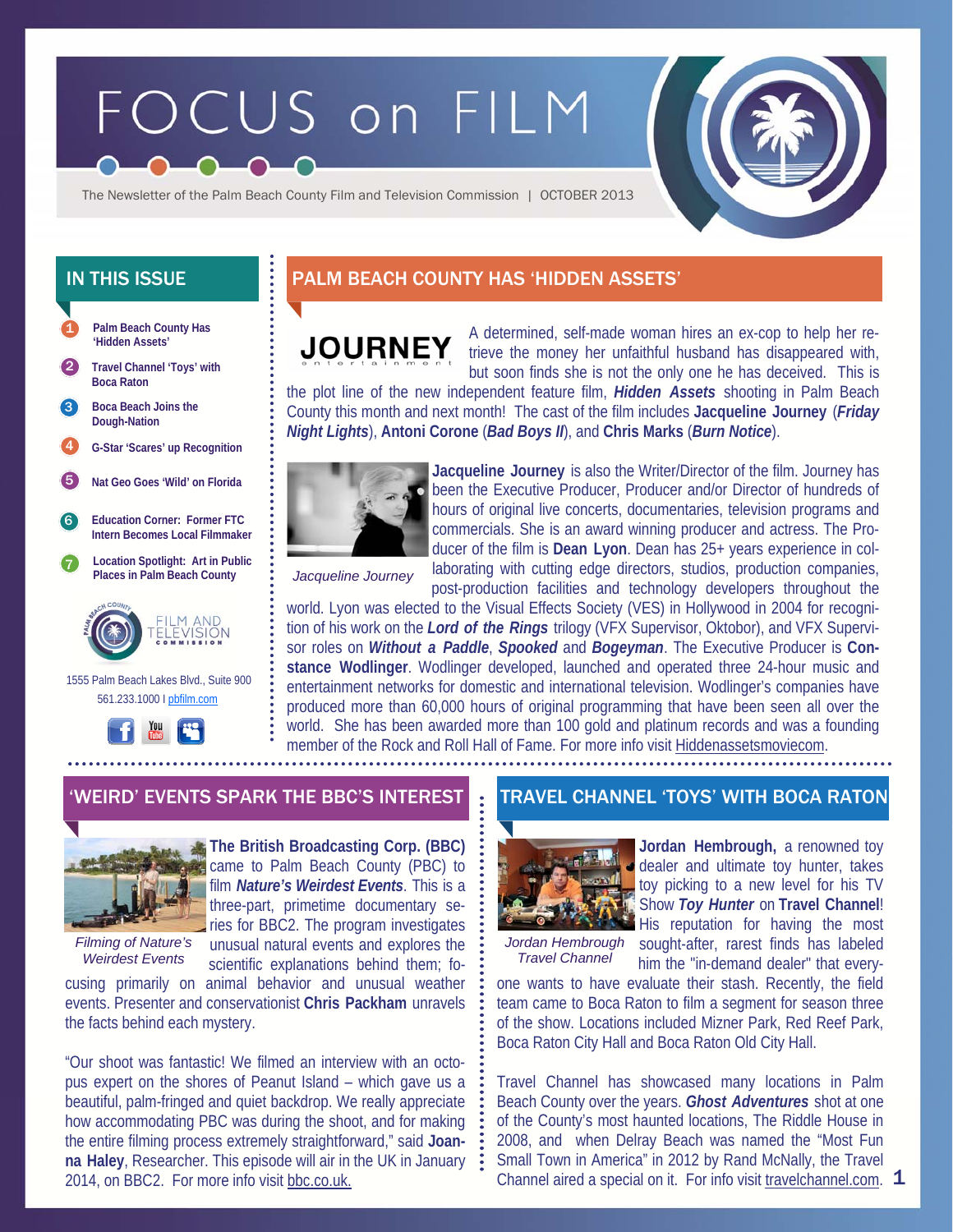

FOCUS ON FILM

#### BOCA BEACH JOINS THE "DOUGH-NATION" **G-STAR 'SCARES UP' RECOGNITION**

**Panera Bread/Covelli Enterprises** is launching a special event catering program in the South Florida market. To promote **Tanera** the new program, a special photo shoot took place at a beach in Boca Raton. The

**BREAD®** photography taken at the photo-shoot will be featured in marketing materials such as direct mail pieces and on their website.

**Thompson Photography** out of Wellington was hired to capture the images. Atlas Party Rental, Creations Productions and Kerry's Papery also participated in this photoshoot. For more info visit panerabread.com.



*Panera Bread Shoot* 

PARK HOSTS 'OFFICIALLY AMAZING' SHOOT



*Officially Amazing,* a BBC show for children, brings their audience weird and wonderful Guinness World Records attempts. The production team from Lion TV out of the UK came to a Palm Beach County park to film a segment for an upcoming episode. The segment will focus on **Randy Fine**, a

*Filming of Officially Amazing in PBC* 

local resident who is attempting to set a new record for the most Eskimo Rolls in one minute. Fine is already a Guinness World Record Holder. He accomplished his first record in 1986 by paddling his kayak in the open ocean 120.6 miles. He rolled into the Guinness World Records again when he turned in 1,796 eskimo rolls in 1990, and then beat his own record by completing 2018 continuous rolls in 2009. Will he do it again?

*Officially Amazing* hosts are Ben Shires – representing the best of Britain, Al Jackson with America's finest, and reporting on all that Japan has to offer the enthusiastic Haruka Karoda. A special thank you to Palm Beach County Parks & Recreation and PBSO for their assistance. For info visit officiallyamazing.tv.



**The G-Star School of the Arts** is hosting the eighth annual **X-Scream Halloween**! The theme for this year is "Aftershock." X-Scream has

been featured on the **Travel Channel's "13 Scariest Haunted Attractions in America,"** and has attracted over 10,000 people since it began. Hundreds of students designed and built this year's attraction, under the supervision of Haunt Master George Colavecchio.



The event will be held in the G-Star's Motion Picture Sound Stage, and will feature three all-new haunted attractions. Admission is \$13 for adults, and \$7 for children under eight.

For more information visit xscreamhalloween.com.

#### SOUND STUDIO IS 'OUT OF THIS WORLD'



*Otis Taylor and friends with Route Bleu and the team at Saturn Sound Studios* 

**Saturn Sound Studios** in West Palm Beach just wrapped up a nine day stint with the Jazz and Blues Band "Route Bleu". The record entitled "Ticking Bones" was produced by "trance blues" pioneer Otis Tay-

lor and is due out January 2014. Nikki Shi's vocals for this project were run through Saturn's Avalon and Universal pre-amps to create a

unique sound. Saturn Sound Studios also recently acquired and installed a new 5.1 Surround Mixing package.

"We are venturing more and more into quality "indie film" production on both the audio and video side, and this is one

more way we can effectively serve our clients", said **Rob Norris** Managing Partner. For more info visit saturnsoundstudios.com or their Facebook page.



## MAGIC CITY SERIES REGULAR WAS A SPECIAL GUEST AT BURT REYNOLDS INSTITUTE



Side by Side, a special Improvisation course offered at the **Burt Reynolds Institute for Film and Theatre (BRIFT)**, allows performers the opportunity to work together and learn from each other. Recently, instructor **Todd Vittum** had a special treat for his students… an opportunity to train beside one of the most highly regarded young actors in the business, **Taylor Blackwell**. Blackwell, who has been acting since she was five years old and who has appeared in more than 35 commercials and 10 films, actually began her studies in Vittum's "Improv for Young Actors" class at BRIFT. For the last two years, she has been a series regular on the **Starz** series, *Magic City*. She also appeared on the *The Glades* on **A&E**, and was a presenter at the Student Showcase of Films.

*Taylor Blackwell* 

"Taylor is a gifted actor. Her future is very bright," said Vittum. For more information visit brift.org.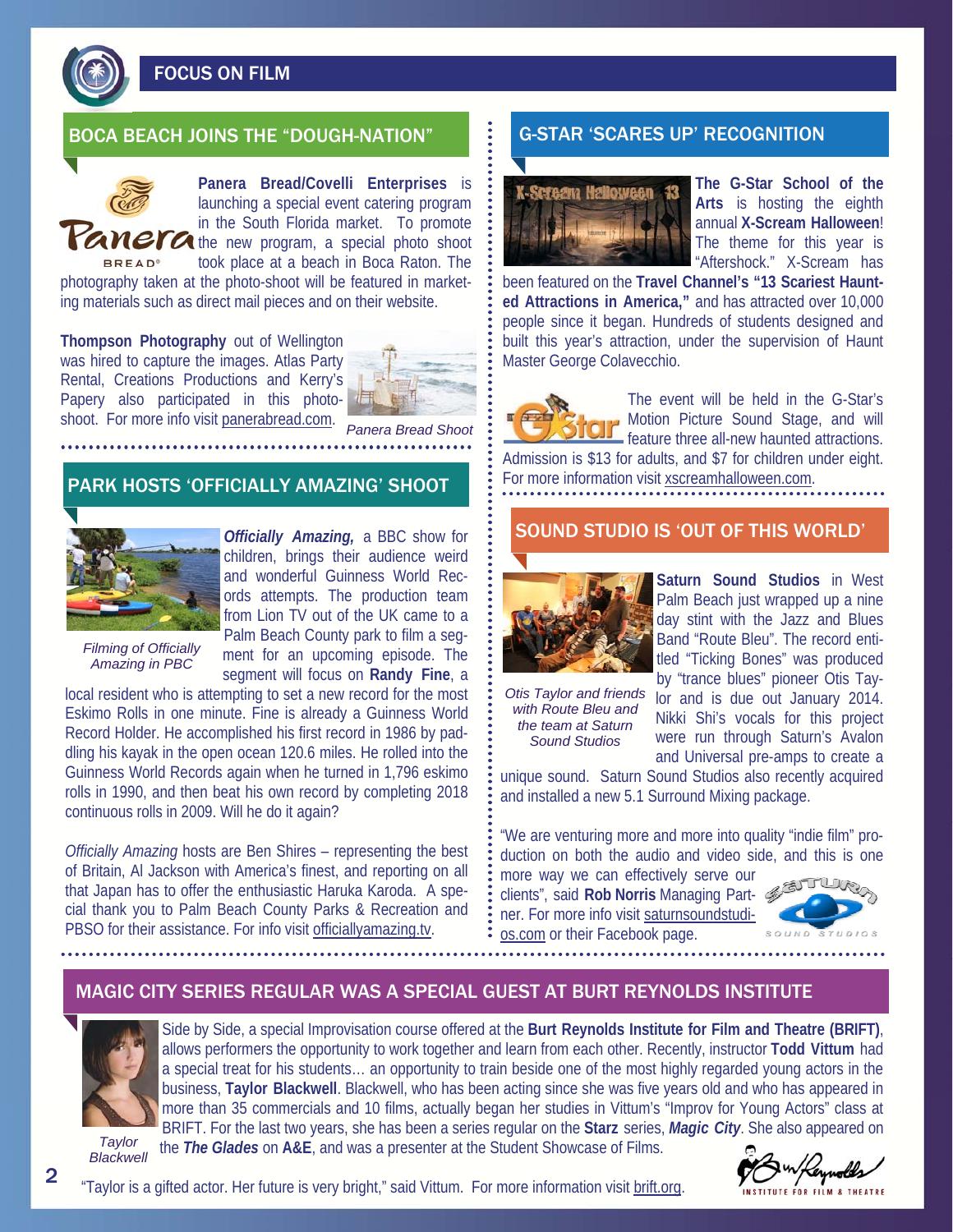

## TWO FILMS...OVER 22 YEARS IN THE MAKING! FOUR CHAMPIONS TOURISM IN PBC



Two local filmmakers **Steven Maier** and **Steven Jude** teamed up to create **Indio Productions LLC,** a production company based in Palm Beach County. One of their films, *Mondo Art* was an unfinished

*Stephen Maier filming Mondo Art with G-Star Students* 

college film of Steven Maier's about the world of shock art. Steven Jude came up with the idea to expand the work into a feature film. The original was shot on Su-

per 8 film from 1989-1992. In 2011, Maier and Jude teamed up with **G-Star Studios** to complete the film. Many G-Star students got in on the action including **Zachary Lambe**, the 2013 Burt Reynolds Scholarship winner at the Student Showcase of Films. Lambe acted as the DP for most of the shoot. The film was picked up for distribution by Troma Films and will be released in 2014.

Another film that took over 22 years to complete and distribute is *Where Evil Lives*. This film was also released by Troma Films. "Sometimes it takes patience to get films distributed, even if it takes 22 years," said Steven Maier. For info visit IMDB.com.



## NAT GEO GOES 'WILD' ON FLORIDA



A crew from **Nat Geo Wild** came to PBC to film an upcoming episode of one of their TV shows! Filming took place on beaches in Boca Raton, Juno Beach, and Jupiter, as well as at Gumbo Limbo Nature Center in Boca Raton. **4C Productions** out of Miami produced the shoot.<br> **Example 3** *Divers in PBC Divers in PBC* 



Many Nat Geo Wild shoots have also lensed their productions in PBC. *Fish Tank Kings* shot episodes at the South Florida Science Center and Aquarium, Gumbo Limbo Nature Center and Kawa Orthodontics. For more info visit natgeowildcom.



*L-R: Will Seccombe, Shirley Talbert, Jorge Pesquera, and Tammy Gustafson* 

**reau (CVB)** was awarded the distinguished Henry Award at the Flagler Awards presentation held during Visit Florida's annual Governor's Conference on Tourism. With a record-breaking 203 entries for this year's awards, the CVB earned the highest honor in the Special Events category, taking home the first place "Henry" for its *Rock the Vote in the Palm Beaches and Boca Raton Live Concert and Screening of the 2012 Presidential Debate*, which took place at **Lynn University**.

**The PBC Convention and Visitors Bu-**

In addition, Florida has been ranked the No. 1 boating state by the National Marine Manufacturers Association in terms of economic value. This value exceeded \$10 billion for Florida alone in 2012. Not only was the state selected as the boating capital of the nation, but The Palm Beaches are specifically mentioned as the boating "Hot Spot" of  $\bigotimes_{\text{nlm}}$  Beach County Florida

Florida. For info visit palmbeachfl.com.

## NEW VIDEO IS SET TO MAKE WAVES



**Dan Volker** of the **Palm Beach County Dive Association** created an underwater video off the coast of Boynton Beach. The four minute video called "Paradise in Boynton Beach" can be seen on You Tube and shows one of the

THE BEST OF EVERYTH

four major Goliath Aggregation sites off of PBC's coast. Volker used the Splashdown Divers Charter boat to dive the shipwreck. The music for the video was created by John Leaman.

PBC offers diving for almost every taste from coral reefs to wrecks teeming with fish. For more info visit sfdj.com.

## JAPANESE DOCUMENTARY HAS A 'HOME COMING' IN PALM BEACH COUNTY



**Zazou Productions** out of New York, NY. is producing a travel program for a TV **From Productions, Inc.** broadcast in Japan titled *Home Coming*. The program features Yuji Thomas Gordon, a Tokyo-based renowned actor originally from Miami. He came back to South Florida

to reunite with his family members and revisit some of the places he and his family went to as a child. The show filmed at many South Florida attractions including two beaches in Boca Raton, where Yuji's father took him as a child.

The documentary will air on the **Tokyo Broadcasting System (TBS)**, one of the major TV networks in Japan this Fall. "The weather was gorgeous, the beaches in Boca Raton were spectacular. We couldn't ask for more...in terms of the shoot," said **Takahiko**  3 **Katayama**, Production Coordinator. For more information visit zazou-prod.com.